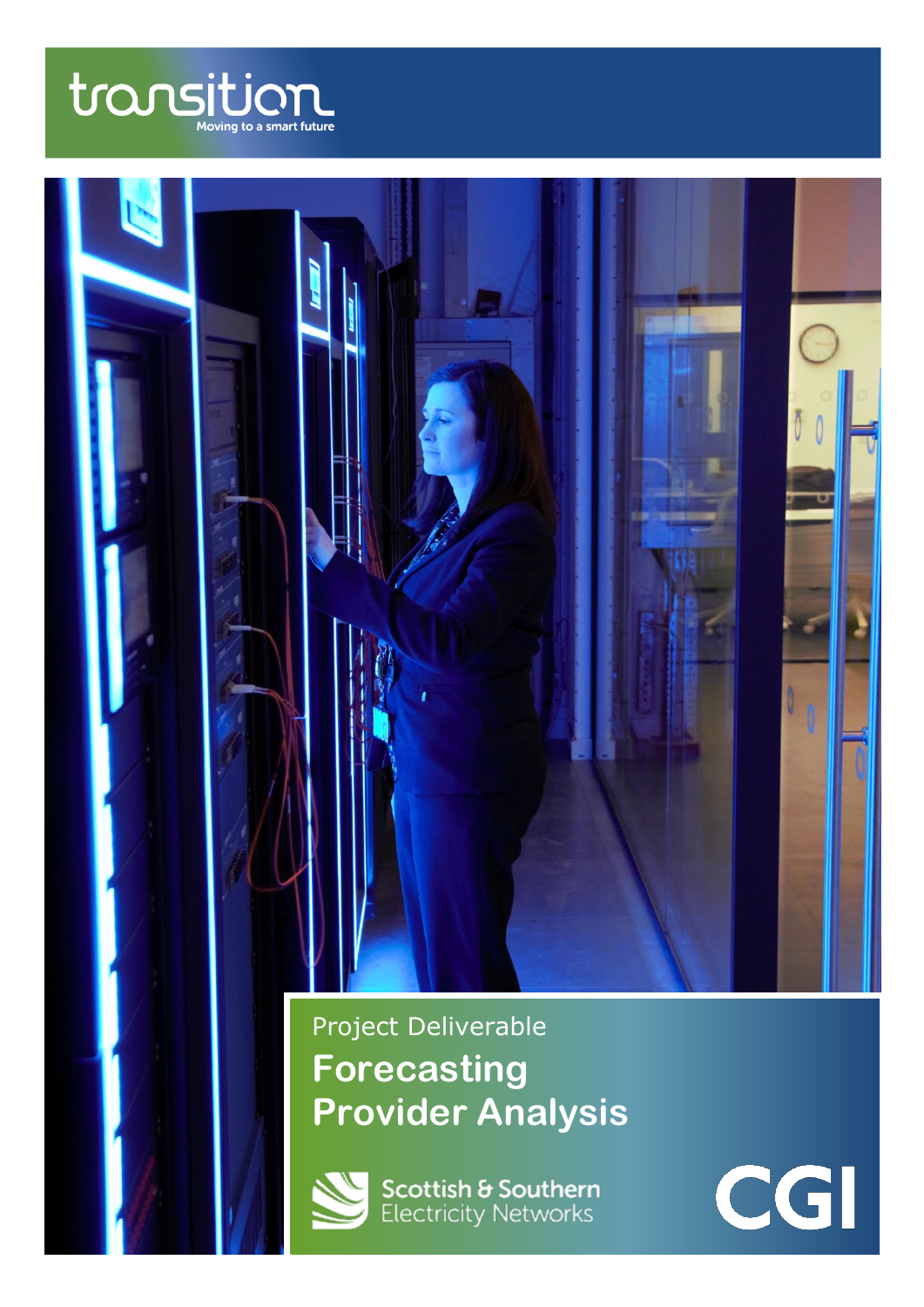

## **1. Forecasting Provider Analysis**

TRANSITION is a Network Innovation Competition (NIC) project that is led by Scottish and Southern Electricity Networks (SSEN) in collaboration with several project partners (Atkins, Origami Energy, CGI and ENWL) responsible for different work packages.

The TRANSITION Project will help progress the change to a smart grid world by developing and demonstrating "Proof of Concept" platforms to test the operation of the market models being produced by the ENA Open Networks Project. The first phase of the project will develop a procurable set of requirements for these Proof of Concept Neutral Market Facilitator (NMF) and Whole System Coordination (WSC) tools, such that it will enable the Project to test the operation of a DSO market model under real network conditions. This shall include participation from market participants connected to the DNO systems.

A core function required to allow real world testing is forecasting; facilitating new markets and the coordination between electricity and wider energy system operators. The Western Power Distribution Project Electricity Flexibility and Forecasting Systems (EFFS) includes the preparation of a forecasting specification and development of a tool to allow the requirements to be actively tested. Thus, to avoid duplication and ensure optimum value for our customers money, TRANSITION proposed to adopt the EFFS forecasting output and only develop where necessitated by the trial design.

To aid adoption of the EFFS output while supporting industry development of commercially viable products, CGI and SSEN have reviewed the EFFS forecasting specification and conducted an independent review of internationally available forecasting products. The analysis, presented in Table 1, is not exhaustive and instead has focused on a selection of developed products representative of present industry forecasting solutions.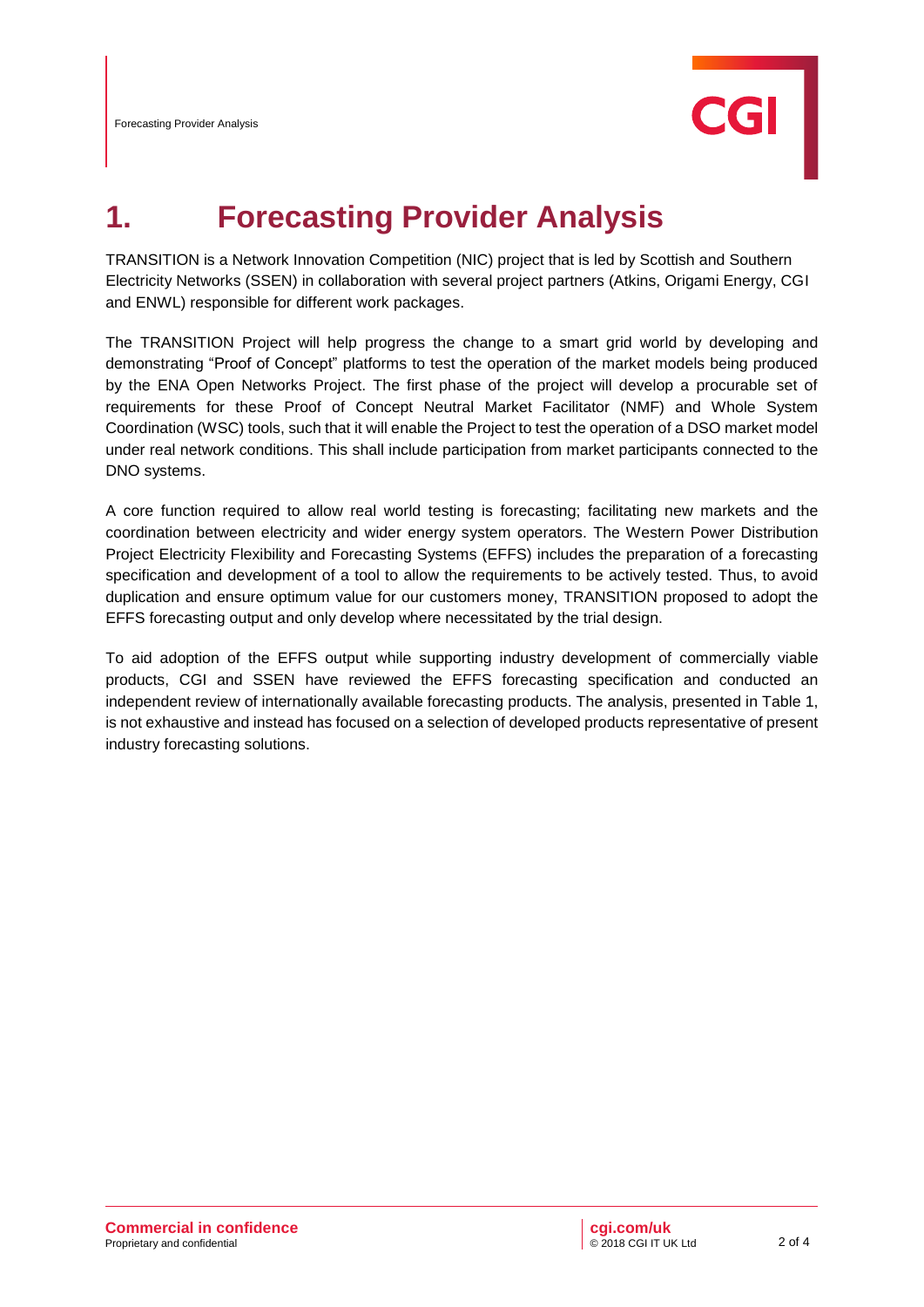

## **Table 1: Forecasting Provider Analysis**

|                                                                                                           |                                          | Ssas                                  | ,,,                                                                        | <b>BRADY</b>                          | $\mathcal{M}$ tesla $_{N}$ | <b>ENSEK</b>                          | dunstanthomas                         | KZ.                                 | .: AleaSoft                              |
|-----------------------------------------------------------------------------------------------------------|------------------------------------------|---------------------------------------|----------------------------------------------------------------------------|---------------------------------------|----------------------------|---------------------------------------|---------------------------------------|-------------------------------------|------------------------------------------|
|                                                                                                           | Product Name                             | <b>SAS Energy</b><br>Forecasting      | MetrixiDR Retail                                                           |                                       |                            | Ensek - Libra                         | GenStar4                              | Aiolos Forecast<br>Studio           | Alea Demand Retail                       |
|                                                                                                           | Market Segmentation - Cost               | A                                     | A                                                                          | A, B                                  | A, B                       | A, B, C                               | A, B, C                               | A, B, C, D                          | A, B, C                                  |
|                                                                                                           | Market Segmentation - Function           | $\overline{A}$                        | A, B                                                                       | A, B, C                               | A, B, C                    | B, C                                  | B, C                                  | <b>B, C, D</b>                      | <b>B, C, D</b>                           |
|                                                                                                           | Power                                    | Y                                     | Y                                                                          | Υ                                     | Y                          | Y                                     | Υ                                     | Υ                                   | Υ                                        |
|                                                                                                           | Gas                                      | Y                                     | Υ                                                                          | N-Needs<br>development                | Y                          | Y                                     | N                                     | Υ                                   | Y                                        |
|                                                                                                           | Export                                   | Y                                     | Y                                                                          | N - Needs<br>devel opmet              |                            | ×,                                    | N                                     | Y                                   | Some - wind,<br>solar                    |
| <b>Operational</b>                                                                                        | Automated scheduled forecasting          | Υ                                     | Υ                                                                          | $\sim$                                | N                          | ×,                                    | ٠                                     | ×,                                  | Υ                                        |
|                                                                                                           | Retail data sync                         | ä,                                    | Y                                                                          | ÷.                                    | N                          |                                       |                                       | ×,                                  | ? Mentions<br>detecting new<br>customers |
|                                                                                                           | Automate inbound data feeds              | Υ                                     | Υ                                                                          | Υ                                     | N                          | ä,                                    | ÷,                                    | Υ                                   | Υ                                        |
|                                                                                                           | Configurable exception handling          | Y                                     | $\sim$                                                                     | N                                     | $\bar{\phantom{a}}$        | $\overline{\phantom{a}}$              | ÷,                                    | $\sim$                              | $\overline{\phantom{a}}$                 |
|                                                                                                           | Report function                          | Y - additional<br>module              | Υ                                                                          | J.                                    | Y                          | Υ                                     | Υ                                     | N                                   | Υ                                        |
|                                                                                                           | Manual model configuration               | Y                                     | ? suspect yes<br>thorough use<br>of modeling<br>module                     |                                       | N                          |                                       |                                       | Υ                                   | N                                        |
|                                                                                                           | Auto assign model                        | $\overline{\phantom{a}}$              | Υ                                                                          | $\overline{\phantom{a}}$              | $\sim$                     | ٠                                     | ٠                                     | $\sim$                              | Υ                                        |
|                                                                                                           | Industry algorithms supported<br>already | Y                                     | Y                                                                          | Υ                                     | Y                          | Y                                     | Υ                                     | N                                   | N                                        |
| <b>Forecast</b><br><b>Generation</b>                                                                      | Top down forecast                        | Υ                                     | Υ                                                                          | Υ                                     | ä,                         | ä                                     | ×,                                    | ł,                                  | Υ                                        |
|                                                                                                           | Bottom up forecast                       | Υ                                     | Υ                                                                          | Y                                     | $\sim$                     | ×                                     | ×.                                    | ×.                                  | Y                                        |
|                                                                                                           | Forecast at group level                  | $\overline{\phantom{a}}$              | Υ                                                                          | $\overline{\phantom{a}}$              | Υ                          | $\sim$                                | ٠                                     | ٠                                   | Υ                                        |
|                                                                                                           | Forecast at meter level                  | ä,                                    | Y                                                                          | J.                                    | Y                          | ä,                                    | ٠                                     | ä,                                  | ? Mentions<br>customer level             |
|                                                                                                           | Data visualisation                       | Y                                     | Y                                                                          | $\overline{a}$                        | Y                          | Y                                     | Υ                                     | ٠                                   | Y                                        |
|                                                                                                           | Aggregate and apportion                  | Υ                                     | Υ                                                                          | Υ                                     | Υ                          | Υ                                     | Υ                                     | Υ                                   | Υ                                        |
|                                                                                                           | Issue forecast to stakeholders           | Y                                     | Y                                                                          | Y                                     | Y                          | $\overline{\phantom{a}}$              | ÷.                                    | ä,                                  | ÷.                                       |
| <b>Support and</b><br><b>Implementation</b>                                                               | Support                                  | Y - self help<br>and assisted<br>help | $Y - user$<br>community,<br>regular<br>contact with<br>forecast<br>experts | Y - self help<br>and assisted<br>help | Υ                          | Y - self help<br>and assisted<br>help | Y - self help<br>and assisted<br>help | Y - user<br>forums and<br>community | Remote                                   |
|                                                                                                           | Modular implementation-                  | Y - vendor less<br>likely to split    | Υ                                                                          | N                                     |                            | Y - unknown if<br>it can be split     | Y - Genstar 4<br>platform             | N                                   | Υ                                        |
|                                                                                                           | Cost                                     | н                                     | M-H                                                                        | м                                     | $\sim$                     | ٠                                     | ٠                                     | L                                   | $\sim$                                   |
|                                                                                                           | Service based proposition                | ${\sf N}$                             | N                                                                          | N                                     | Υ                          | N                                     | N                                     | ${\sf N}$                           | N                                        |
|                                                                                                           | Cloud/hosted solution available          | Υ                                     | Y                                                                          | Υ                                     | Υ                          | N                                     | N                                     | Υ                                   | N                                        |
|                                                                                                           | UK Based                                 | N                                     | N - USA                                                                    | Υ                                     | Υ                          | Υ                                     | Υ                                     | N - Sweden                          | N - Spain                                |
|                                                                                                           | UK Presence                              | Y                                     | N                                                                          | Y                                     | Y                          | Y                                     | Υ                                     | N                                   | ${\sf N}$                                |
|                                                                                                           | Achieved a UK implementation             | Y - nPower                            | Y - Centrica<br>Smartest                                                   | Y - Centrica                          | Υ                          | $Y - Ovo$                             | ä,                                    | N                                   | N                                        |
| Segmentation key:<br>A) B2B Interval, B) B2B Non-interval, C) RESI/Simple B2B Non-Interval, D) RESI/Smart |                                          |                                       |                                                                            |                                       |                            |                                       |                                       |                                     |                                          |

Once complete, the EFFS output will be scored against the same criteria and any requirements derived from TRANSITION trials shall be communicated in subsequent dissemination reports.